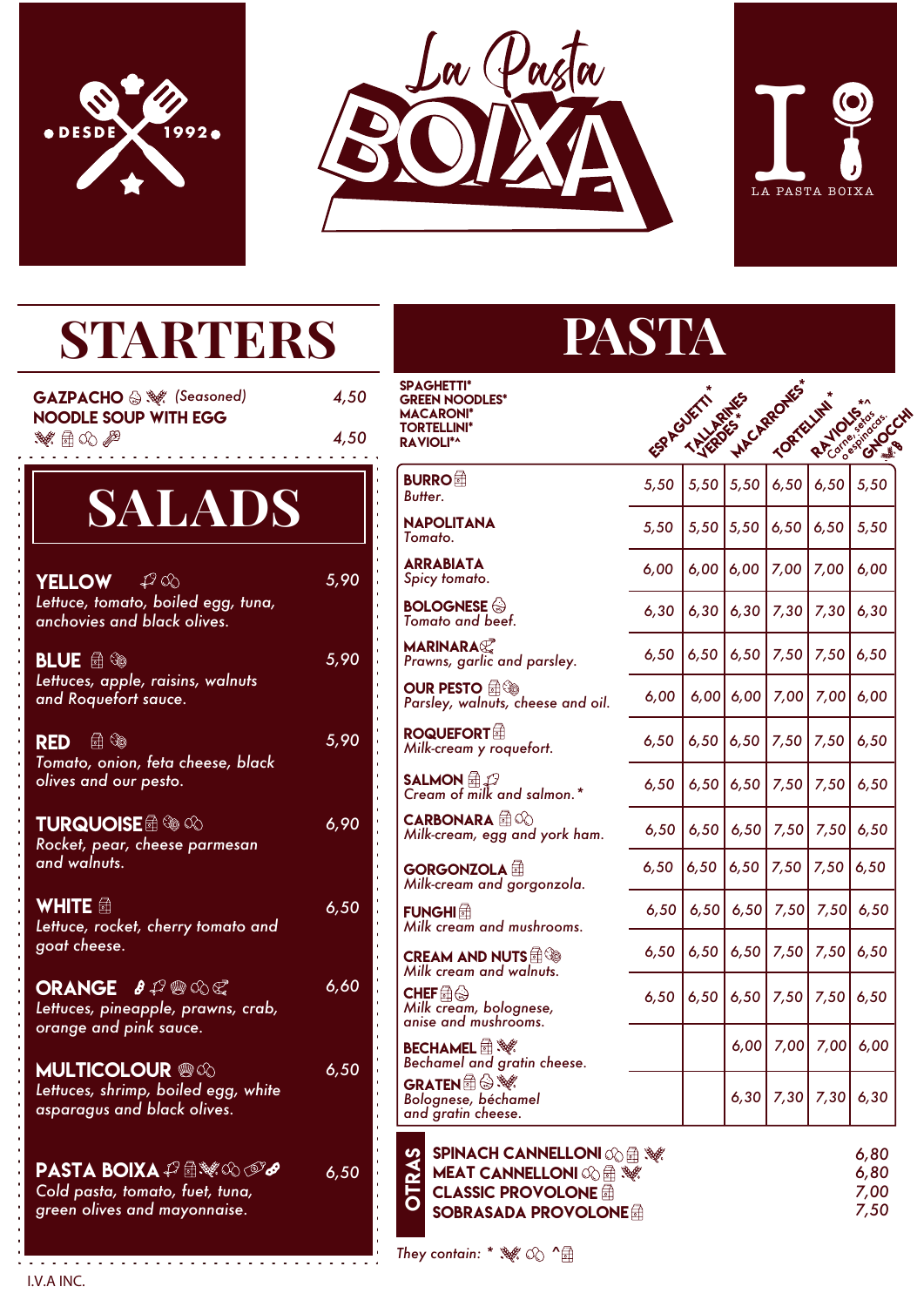### $\overline{\mathbf{C}}$ BEEF AND SEAFOOD CREPES

| <b>PAN FRIED CHICKEN BREAST</b><br><b>BREADED SCALLOP</b><br><b>GRILLED SCHNITZEL</b><br><b>GRILLED FILLET STEAK</b> | REBOLLO <sub>DO*</sub> | ESCALOPA* | BISTECHA | ENTRECOT |
|----------------------------------------------------------------------------------------------------------------------|------------------------|-----------|----------|----------|
| <b>WITHOUT SAUCE</b>                                                                                                 | 6,00                   | 7,00      | 7,00     | 14,00    |
| <b>ROQUEFORT</b> 角<br>Milk-cream and roquefort.                                                                      | 7,50                   | 8,50      | 8,50     | 15,50    |
| <b>MUSTARD</b> AO<br>Milk-cream and                                                                                  | 7,50                   | 8,50      | 8,50     | 15,50    |
| Dijon mustard.<br><b>PEPPER</b> 鱼<br>Milk-cream and green pepper.                                                    | 7,50                   | 8,50      | 8,50     | 15,50    |
| NORMANDY <b>A</b><br>Milk-cream, brandy and<br>mushrooms.                                                            | 7,90                   | 8,90      | 8,90     | 15,90    |

*\*Contain*

| <b>PASS</b><br><b>BREADED AND BAKED</b>                                                   |      |
|-------------------------------------------------------------------------------------------|------|
| <b>NAPOLITANA</b> AO S<br>Tomato and cheese.                                              | 8,20 |
| <b>PIAMONTESA</b> A $\otimes$ $\mathscr{H}$<br>Tomato, cheese and onion.                  | 8,50 |
| <b>SA CO E NÒNAL</b><br>Tomato, cheese and york ham.                                      | 8,50 |
| <b>BOIXA</b> © set                                                                        | 8,50 |
| Tomato, onion and capers.<br><b>BACON AND EGG</b> the $\otimes$<br>Bacon, cheese and egg. | 8,90 |
| <b>GARRISON: LETTUCE, FRENCH FRIES OR RICE</b>                                            |      |

| <b>ÁMSTERDAM</b><br>Cheese.                                    | 3,80 |
|----------------------------------------------------------------|------|
| <b>ROMA</b>                                                    | 4,00 |
| Cheese, tomato and onion.                                      |      |
| <b>BARCELONA</b><br>Cheese, tomato, red pepper and boiled egg. | 4,50 |
| <b>GENOA</b><br>Cheese and york ham.                           | 4,10 |
| <b>BRUSELLS</b><br>Cheese and mushrooms.                       | 4,10 |
| <b>OSLO</b><br>Cheese, york ham and pineapple.                 | 4,50 |
| LONDON<br>Cheese, bacon and egg.                               | 4,70 |
| <b>FRANKFURT</b><br>Cheese, apple and egg.                     | 4,50 |
| <b>PARIS</b><br>Cheese, york ham, mushrooms and egg.           | 4,90 |
| <b>BERN</b><br>Cheese and prawns.                              | 4,90 |
| <b>COPENHAGEN</b><br>Tuna, tomato and onion.                   | 4,50 |
| <b>MALLORCA</b><br>Cheese and sobrasada.                       | 4,90 |
| <b>DUBLIN</b><br>Cheese and roquefort.                         | 4,90 |

*All our crepes contain:*

## PIZZAS

| MARGARITA                                  | 5,50        |
|--------------------------------------------|-------------|
| Cheese, tomato and oregano.                |             |
| <b>ANNA</b>                                | 5,80        |
| Cheese, tomato and onion.                  |             |
| PILAR                                      | <u>5,80</u> |
| Cheese, tomato, garlic and parsley.        |             |
| <b>INES</b>                                | 5,90        |
| Tomato, cheese, tomato and                 |             |
| mushrooms.                                 |             |
| <b>JOSEFINA</b>                            | 5,90        |
| Cheese, tomato and york ham.               |             |
| LUCIA                                      | 6,10        |
| Cheese, tomato, ham and                    |             |
| mushrooms.                                 |             |
| $ELISA$ <sup><math>\mathcal G</math></sup> | 6,50        |
| Cheese, tomato, anchovies, olives          |             |
| and capers.                                |             |
| ROSA $\mathscr P$                          | 6,40        |
| Cheese, tomato, tuna and onion.            |             |
| JACINTA                                    | 6,20        |
| Cheese, tomato and roquefort.              |             |
|                                            |             |

| <b>CARLA</b>                     | 6,50 |
|----------------------------------|------|
| Cheese, tomato, mushrooms and    |      |
| roquefort.                       |      |
| <b>RAQUEL</b>                    | 6,50 |
| Cheese, tomato, bacon and egg.   |      |
| $\mathsf{RITA}\mathscr{P}$       | 6,50 |
| Cheese, tomato, garlic, parsley, |      |
| onion and anchovies.             |      |
| <b>TERESA</b>                    | 6,50 |
| Cheese, tomato, ham, mushrooms,  |      |
| onion and capers.                |      |
| <b>CRISTINA</b>                  |      |
| Cheese, tomato, ham and          | 6,30 |
| pineapple.                       |      |
| CARMINA A                        | 6,30 |
| Cheese, tomato, meat and onion.  |      |
| $\mathsf{PAMELA} \mathscr{P}$    | 6,50 |
| Cheese, tomato, ham, mushrooms,  |      |
| salami and anchovies.            |      |
| <b>PITUCA</b>                    | 6,80 |
| Cheese, tomato and sobrasada,    |      |
| goat cheese and honey.           | 6,30 |
| <b>MARINA</b>                    |      |
| Cheese, tomato and shrimp.       |      |
|                                  |      |

| <b>GEMMA</b>                                             | 6,50                                                                                                                                                                                  |
|----------------------------------------------------------|---------------------------------------------------------------------------------------------------------------------------------------------------------------------------------------|
| hard-boiled egg and olives.<br><b>RAMONA</b>             | 6,30                                                                                                                                                                                  |
| ham and mushrooms.<br><b>JUDITH</b>                      | 6,50                                                                                                                                                                                  |
| <b>ALEXIA</b><br>Cheese, tomato and smoked               | 6,80                                                                                                                                                                                  |
| salmon.                                                  | 6,80                                                                                                                                                                                  |
| Cheese, tomato, spicy chorizo,<br>chistorra and egg.     | 6,30                                                                                                                                                                                  |
| <b>ORIOLA</b><br>Cheese, tomato, york ham, goat          | 6,60                                                                                                                                                                                  |
| GEORGINA                                                 |                                                                                                                                                                                       |
| cheese and natural tomato.                               | 6,80                                                                                                                                                                                  |
| Cheese, tomato, bechamel, bacon,<br>mushrooms and onion. | 6,80                                                                                                                                                                                  |
|                                                          | Cheese, tomato, onion, red pepper,<br>Cheese, tomato, artichokes, york<br>Tomato and four cheeses.<br>LAIA<br>cheese and natural tomato.<br>Cheese, tomato, arugula, parmesan<br>SARA |